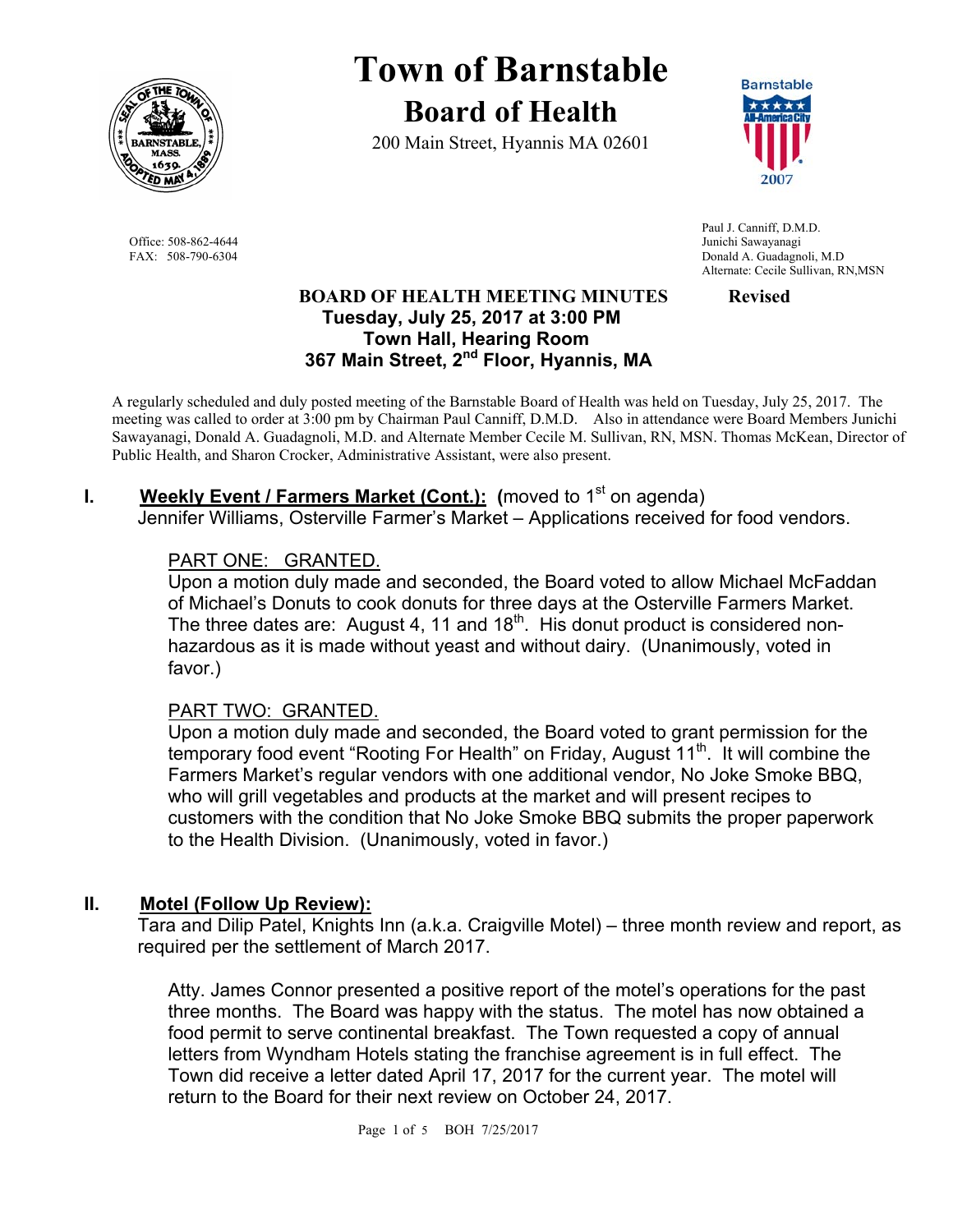## **III. Food (Follow Up Review):**

Consultant Pamela Ross-Kung representing Tiki Port, 790 Iyannough Road, Hyannis, status of improved procedures, continued from June 27, 2017.

Many improved procedures were put in place. The Board was happy with the status.

## **IV. Septic:**

Ed Pesce, Pesce Engineering, representing Wianno Knolls Condominiums – 727 Main Street, Osterville, Map/Parcel 141-013, requesting minor adjustment in location of approved septic system.

Edward Pesce explained that the expense of moving the utilities was very costly so he moved the tanks slightly to avoid moving the utilities. In doing this, he also was able to eliminate one of the setback variances from the February 2017 Board approved plan. He no longer has a setback to lot line.

Upon a motion duly made and seconded, the Board voted to approve the revised plan submitted to Board 7/25/17 which eliminated one of the variances approved at the January 2017 Board meeting. (Unanimously, voted in favor.)

#### **Additional:**

The Board discussed the possibility of having the Health Director accept plans with slight modifications to the original Board-approved plans, especially when the revised plan is more advantageous as this one had one less variance.

Mr. McKean pointed out that the standard approval letters from the Board would require a change as they state that the installation must be in strict compliance with the approved plan(s).

The Board determined that in cases, as in this, where a Board-approved plan has been slightly-modified and now provides more protection to the environment, the Health Director may grant approval of the modified plan without it returning to the Board.

#### **Additional:**

Mr. Pesce stated the US Post Office now has an additional product for certified mail. Instead of using the green "return receipt" cards, they charge  $1/6<sup>th</sup>$  the cost for a form stating "Certified Mail" sent to and lists the addresses. It does not provide for signatures of receipts but he pointed out the Board does not require the green cards must be returned. If the signature cards are not returned prior to the meeting, the receipt of certified is used as proof of mailing.

Mr. McKean pulled up the State Code. It specifies sent by "certified" mail (not "return receipt"). The Board and Mr. McKean said they will check with the Legal Department and with the post office before determining whether to allow this new form of notification.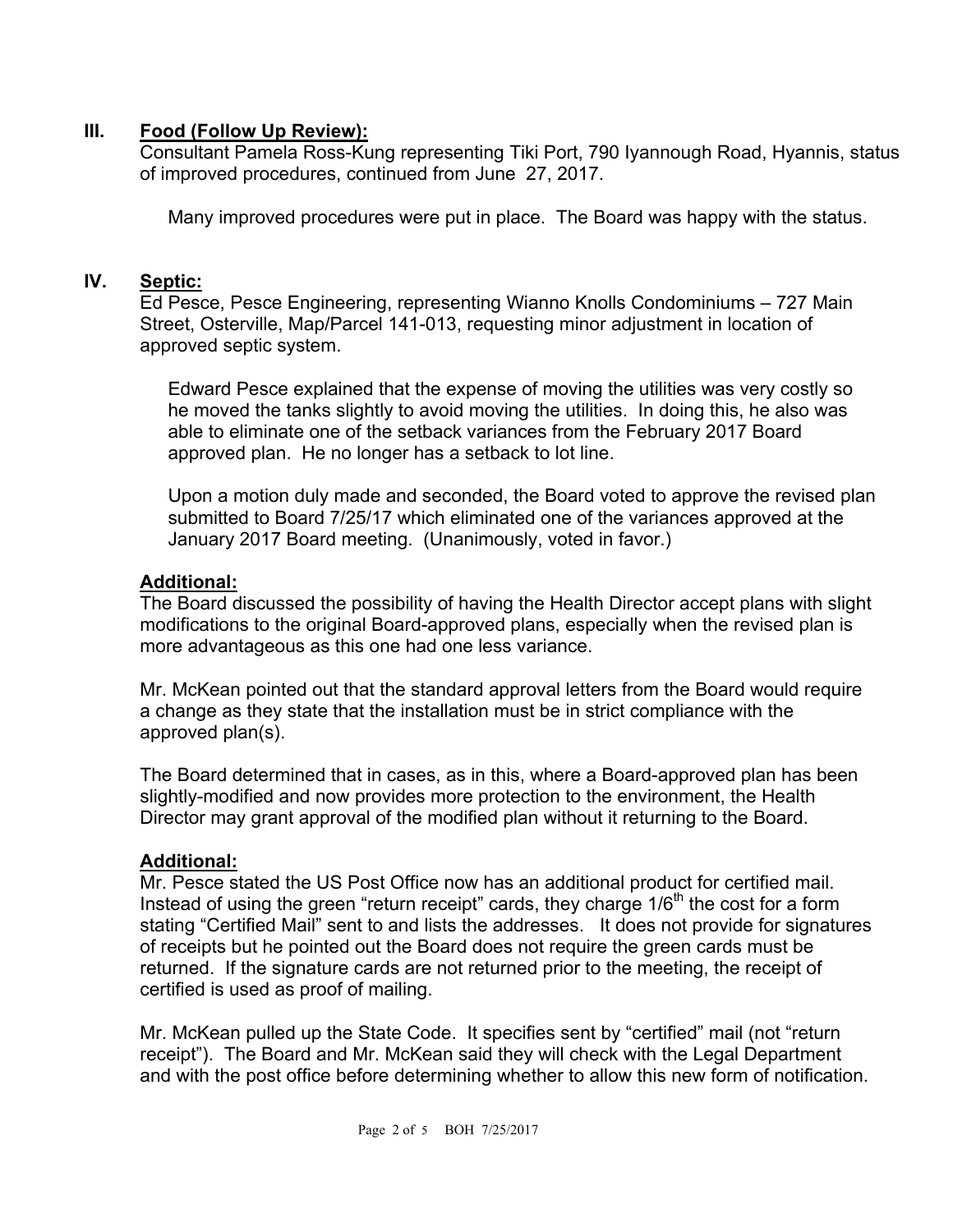# **V. Variance – Septic:**

A. Dan Ojala, Down Cape Engineering, representing Windle and Susan Priem, owners – 174 Starboard Lane, Osterville, Map/Parcel 166-054, 2.34 acre parcel, requesting variance(s).

There are two systems: One has only one room on the system and it is too difficult to connect the two systems together.

Upon a motion duly made and seconded, the Board approved with the following conditions: 1) record a six (6) bedroom deed restriction and supply an official copy to the Health Division, and 2) submit proof of removal of the garbage grinder. (Unanimously, voted in favor.)

B. Dan Ojala, Down Cape Engineering, representing Stuart Cooperrider – 37 Horseshoe Lane, Centerville, Map/Parcel 206-080, 0.45 acre parcel, requesting leaching facility less than 100' to wetland resource area, reduction in setback.

Upon a motion duly made and seconded, the separate system to the cottage will be removed and filled in and the cottage will be connected to the main system. The Board voted to approve the plan dated 7/24/17 with the following conditions: 1) there shall be no more than four (4) bedrooms, and 2) record a four (4) bedroom deed restriction with the Registry of Deeds and submit an official copy to the Health Division. (Unanimously, voted in favor.)

C. Brian Yergatian, BSC Group, representing E. Jaxtimer, Trustee, JHJ Realty Trust, owner – '0' Rue Michelle (a.k.a. #20), Barnstable, Map/Parcel 335-073, 1.24 acres. Previously approved, expired permit, variance from a marginal lot regulation requested.

Kearn Healy, BSC Group, presented the plan which is a three (3) bedroom house. He brought a revised plan as requested which included a reserve area.

Upon a motion duly made and seconded, the Board granted the variance(s) with the following conditions: 1) must record a three (3) bedroom deed restriction and submit an official copy to the Health Division. (Unanimously, voted in favor.)

D. Dan Ojala, Down Cape Engineering, representing Peter Favat – 373 Bay Lane, Centerville, Map/Parcel 187-002, 1.35 acre parcel, requesting leaching facility less than 100' to Bordering Vegetated Wetland and septic tank less than 100' to wetland, reduction in setback.

Upon a motion duly made and seconded, the Board granted an I/A Micro Fast system with the following conditions: 1) must record a two (2) bedroom deed restriction, submitting an official copy to the Health Division, 2) must have an Operating and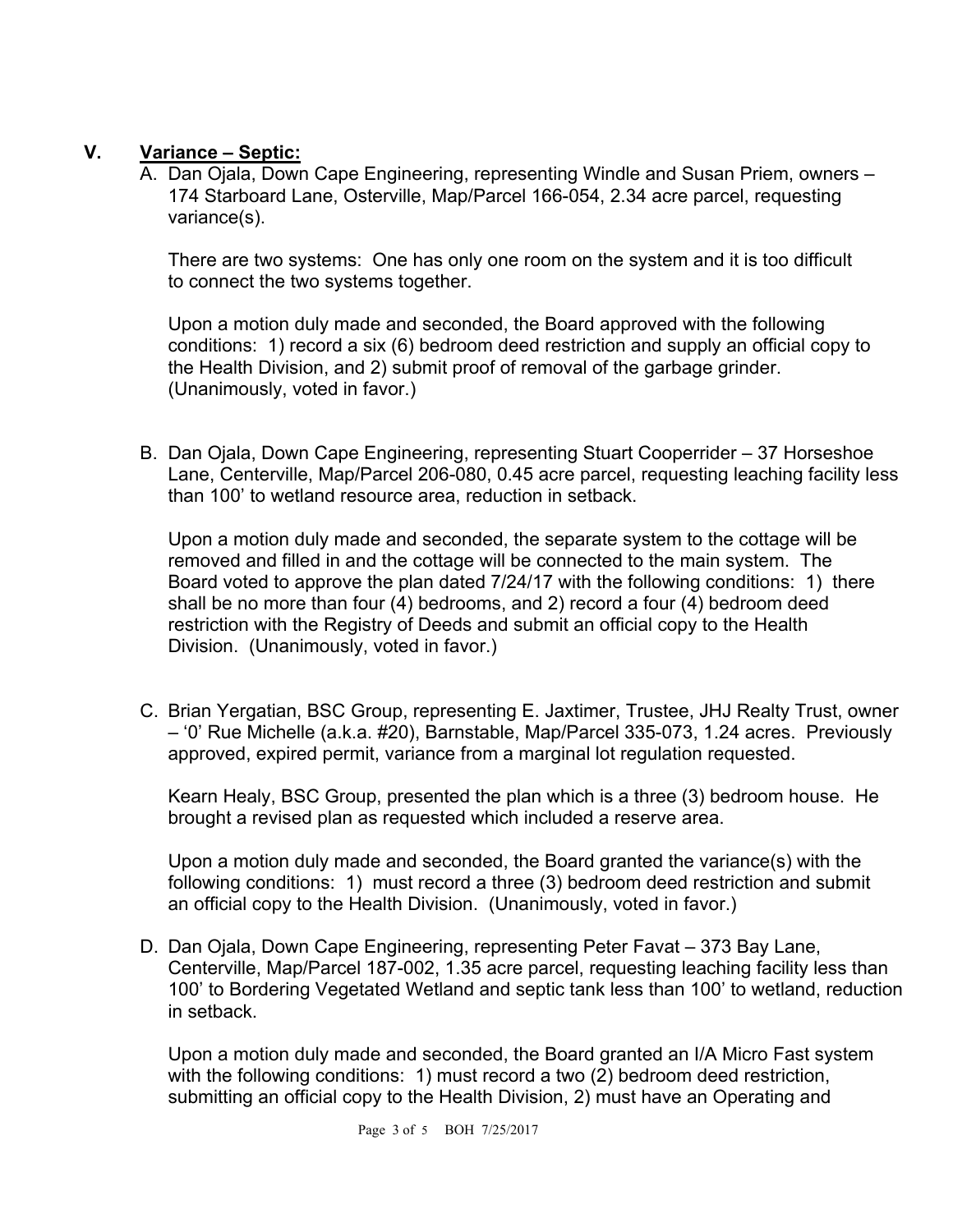Maintenance Agreement, and 3) the testing will only be required done two (2) times per year. (Unanimously, voted in favor.)

E. Dan Ojala, Down Cape Engineering, representing Wayne Farwell – 100 Point of Pines, Centerville, Map/Parcel 230-059, 0.19 acre parcel, requesting leaching facility less than 100' to Bordering Vegetated Wetland and septic tank less than 100' to wetland, reduction in separation, SAS to adjusted groundwater, 5' to 4.'

Upon a motion duly made and seconded, the Board granted the variances with the following conditions: 1) a revised plan must be submitted showing the pressure distribution, and 2) must record a three (3) bedroom deed restriction and submit an official copy to the Health Division. (Unanimously, voted in favor.)

#### **VI. Innovative Alternative (I/A) Monitoring:**

Ellen Merritt, Owner - 27 High Street, West Barnstable - requesting reduction of testing per year.

Upon a motion duly made and seconded, the Board granted the reduction of wastewater effluent testing to two times annually. (Unanimously, voted in favor.)

## **VII. Food – New Business:**

Michael Mackintire, owner of Ice Cold Now – 846 Main Street, Osterville, requesting variance, shares restrooms with attached business.

Upon a motion duly made and seconded, the Board voted to grant the restroom facilities variance as they share the restroom with the store next door. At this time, Ice Cold Now does not choose to have seating. If they do have an interest later, it will be discussed then. (Unanimously, voted in favor.)

# **VIII. Food – Temporary:**

A. Brian Morrison representing People of Action and Barnstable Police Department, requesting permission for their special event, "Barnstable Unity Day" with food prepared by the Kiwanis Club at the Hyannis Village Green, 367 Main Street, Hyannis on Friday, July 28<sup>th</sup> from 4-7 pm. The items on the menu are hot dogs, hamburgers, and potato chips.

Upon a motion duly made and seconded, the Board voted to grant an annual temporary food event for "Barnstable Unity Day" serving hot dogs, hamburgers and potato chips. (Unanimously, voted in favor.)

B. Sannie Rocheteau representing Whole Foods is requesting permission for a temporary food permit for their "Giving" Grill Event at 990 Iyannough Rd, Hyannis, on Friday, August 11th from 5-7 pm. The items on the menu are hamburgers/cheeseburgers, veggie burgers, chips, soda and water. The rain date is Saturday, August  $12<sup>th</sup>$ .